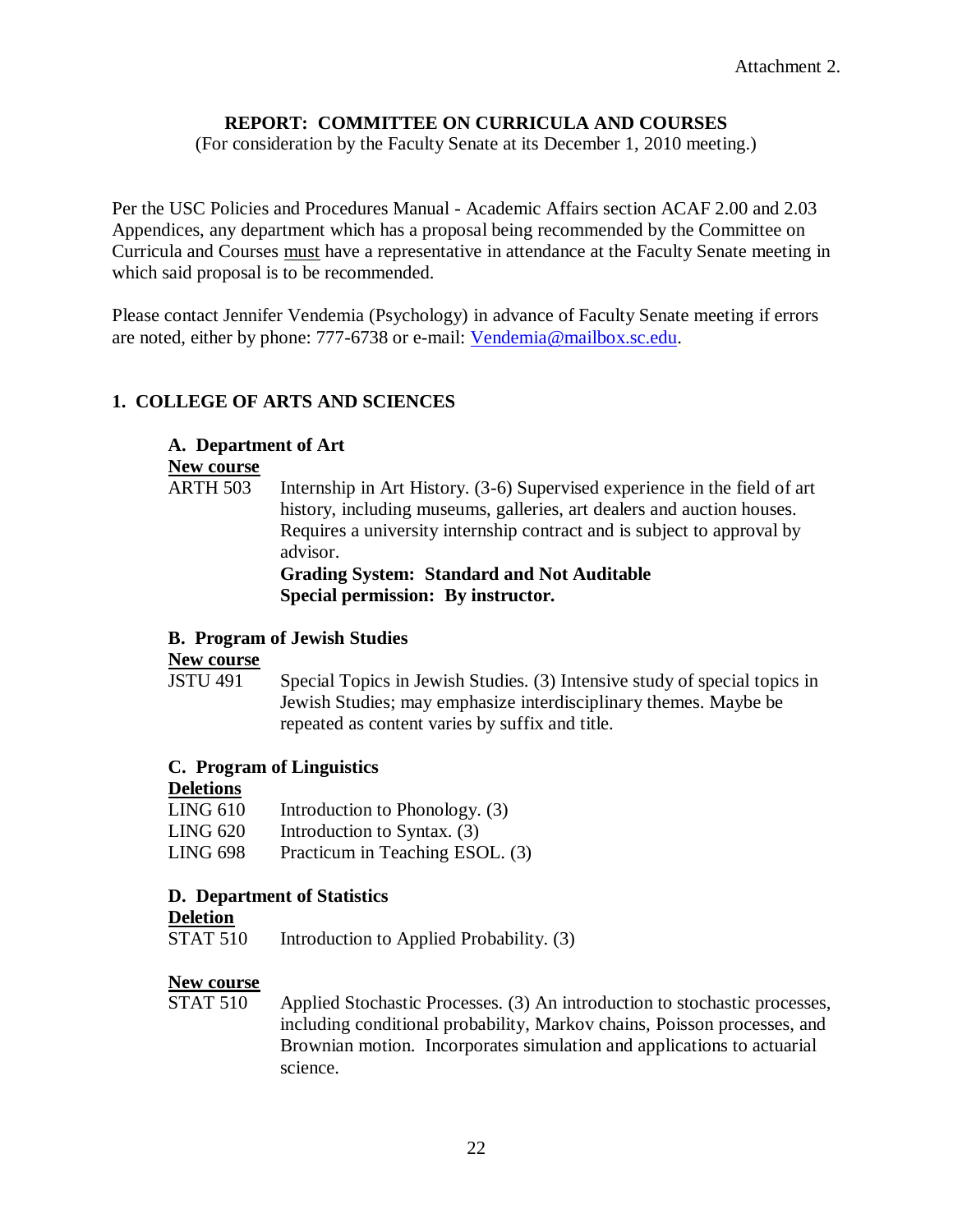#### **E. Department of Theatre and Dance Change in description**

|     | From: DANC 150  | Introduction to Dance. (3) An introductory course on dance as art,         |  |  |  |
|-----|-----------------|----------------------------------------------------------------------------|--|--|--|
|     |                 | communication, and cultural expression as it applies to a career in dance. |  |  |  |
|     |                 | Fine arts requirement for the Dance Major. Open to nonmajors.              |  |  |  |
| To: | <b>DANC 150</b> | Introduction to Dance. (3) An introductory course on dance as art,         |  |  |  |
|     |                 | communication, and cultural expression as it applies to a career in dance. |  |  |  |
|     |                 | Fine arts requirement for the Dance Major. For dance majors and dance      |  |  |  |
|     |                 | minors only.                                                               |  |  |  |

**Restricted to: Dance majors and dance minors only**.

### **2. COLLEGE OF ENGINEERING AND COMPUTING**

#### **Electrical Engineering**

## **New course**<br>**ELCT** 402

ELCT 402 Electrical Engineering Design Project. (3) (Prereq: ELCT 302 or 401) Electrical Engineering capstone design project.

### **3. COLLEGE OF HOSPITALITY, RETAIL, AND SPORT MANAGEMENT.**

#### **Department of Retailing**

**Addition of Distance Education Delivery to an existing course** RETL 265 Principles of Retailing. (3)

**Summer I 2011**

## **4. COLLEGE OF MASS COMMUNICATIONS AND INFORMATION STUDIES**

#### **School of Journalism and Mass Communications Change in title and description**

|                        | From: JOUR 562 | The Journalism of Science and Technology. (3) Explores the role of the<br>media in shaping perceptions of scientific issues and public policy.                                                                                                     |
|------------------------|----------------|----------------------------------------------------------------------------------------------------------------------------------------------------------------------------------------------------------------------------------------------------|
|                        |                | Emphasis on methods of communicating technical information to various<br>publics.                                                                                                                                                                  |
| <b>JOUR 562</b><br>To: |                | Communicating Science, Health and the Environment. (3) Explores the<br>role of journalism in shaping perceptions of scientific issues and task.<br>Emphasis on methods of effectively communicating about science, health,<br>and the environment. |

## **5. COLLEGE OF NURSING**

### **Change in curriculum. Website 2010-2011 Bulletin – credit hours.**

| <b>Current</b>                            | <b>Proposed</b>                           |
|-------------------------------------------|-------------------------------------------|
| The Bachelor of Science in Nursing degree | The Bachelor of Science in Nursing degree |
| requires a minimum of 128 hours. These    | requires a minimum of 122 hours. These    |